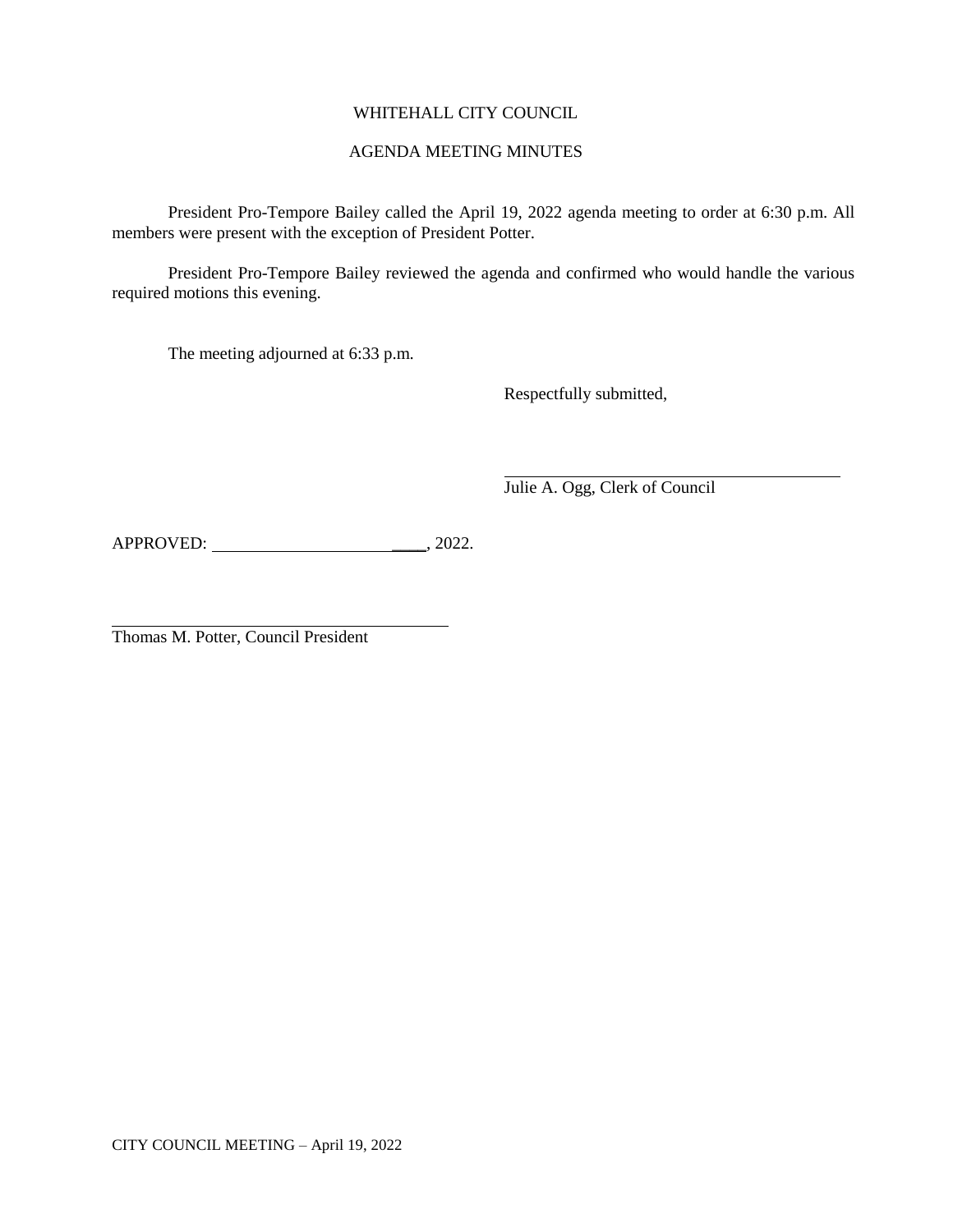### WHITEHALL CITY COUNCIL MEETING

### **MINUTES –** April 19, 2022

President Pro-Tempore Bailey called the regular meeting of Whitehall City Council to order at 7:00 p.m. on Tuesday, April 19, 2022.

At President Pro-Tempore Bailey's request, everyone rose for a moment of silence. Those assembled then recited the Pledge of Allegiance.

On roll call by the clerk, the following members of council were present:

Robert Bailey Gerald Dixon Lori Elmore Karen Conison Wes Kantor Jo Anna Heck Amy Smith

Mr. Kantor moved to excuse the absent member and Ms. Elmore seconded the motion. There was no discussion. On a roll call vote, all members responded in the affirmative and President Potter was excused.

### APPROVAL OF MINUTES:

Ms. Conison moved to approve the April 5, 2022, agenda and regular meeting minutes. Mr. Kantor seconded the motion. There was no discussion. On a roll call vote, all members responded in the affirmative and the minutes were approved as submitted.

### POLL PUBLIC:

No comments at this time.

#### STANDING COMMITTEE REPORTS:

Administration and Financial Management – Chairperson Conison reported that the committee met last Tuesday and their minutes are on file. They will meet again next week, sometime after 6:30 p.m.

Community and Elder Advocacy – Chairperson Dixon reported that they met last Tuesday and their minutes are on file. They will meet again next week, sometime after 6:30 p.m.

Community Standards and Enforcement – Chairperson Smith reported that they met last Tuesday and their minutes are on file. They will meet again next week, sometime after 6:30 p.m.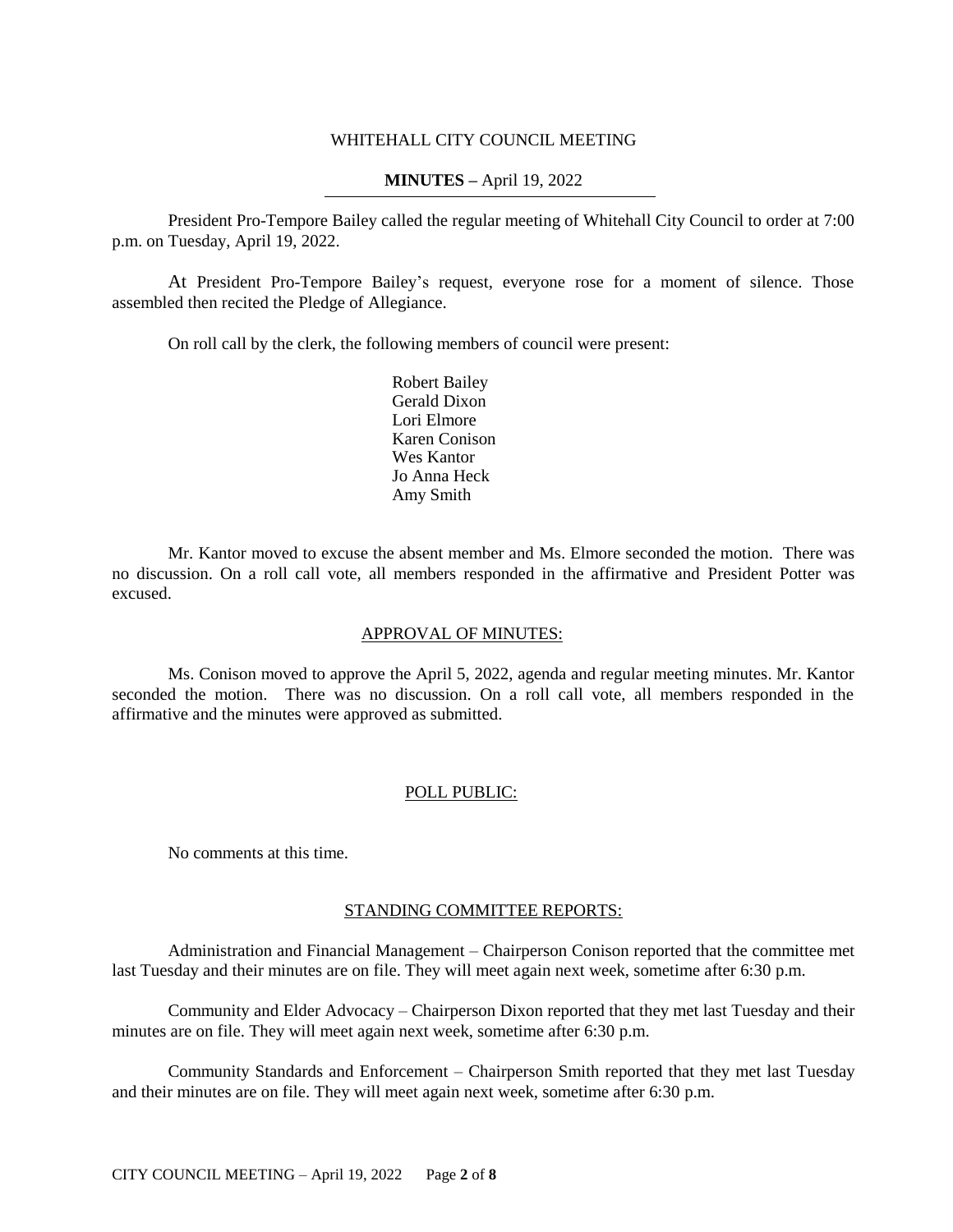Economic Development – Chairperson Kantor reported that they met last Tuesday and their minutes are on file. They will meet again next week, sometime after 6:30 p.m.

Infrastructure, Maintenance and Services – Chairperson Conison reported that they met last Tuesday and their minutes are on file. They will meet again next week, sometime after 6:30 p.m.

Public Safety – Chairperson Elmore reported that they met last Tuesday and their minutes are on file. They will meet again next week, sometime after 6:30 p.m.

Parks and Recreation – Chairperson Heck reported that they met last Tuesday and their minutes are on file. They will meet again next week, sometime after 6:30 p.m.

#### OFFICIALS' REPORTS

Mayor Kim Maggard – she asked for favorable consideration on Ordinance 009-2022, Ordinance 012-2022 and Ordinance 016-2022.

City Administrator Zach Woodruff – was not present.

City Attorney Michael Bivens – was not present.

City Auditor Steve Quincel – he update Council on Senate Bill 15, which passed the House and the Senate unanimously. It is a revision to the Ohio Revised Code to change the circumstances in which certain fiscal officers may be held liable for a loss of public funds. It states that the Treasurer of a municipal corporation or a City Auditor or other officer of a municipal corporation, having the duties of the municipal Treasurer or a City Auditor shall not be held liable for a loss of public funds when the officer has performed all official duties required of the officer, with reasonable care, shall only be liable when a loss of public funds results in the officers negligence or other wrongful acts. He is thankful that this piece of protection was passed.

Public Safety Director Van Gregg – was not present.

Treasurer Shaquille Alexander– he had no official report but wanted to thank City Auditor Quincel and his staff for their support in showing him how things are done. He thanked Auditor Quincel for letting him know about Senate Bill 15

President Pro-Tempore Bailey – advised there have been no Official's Reports filed in the Council Office since the last meeting:

#### COMMUNICATIONS, PETITIONS AND CLAIMS:

- 1. Agenda for the April 11, 2022 BZBA meeting.
- 2. Minutes for the April 11, 2022 BZBA meeting
- 3. Minutes for the April 7, 2022 Whitehall Planning Commission meeting.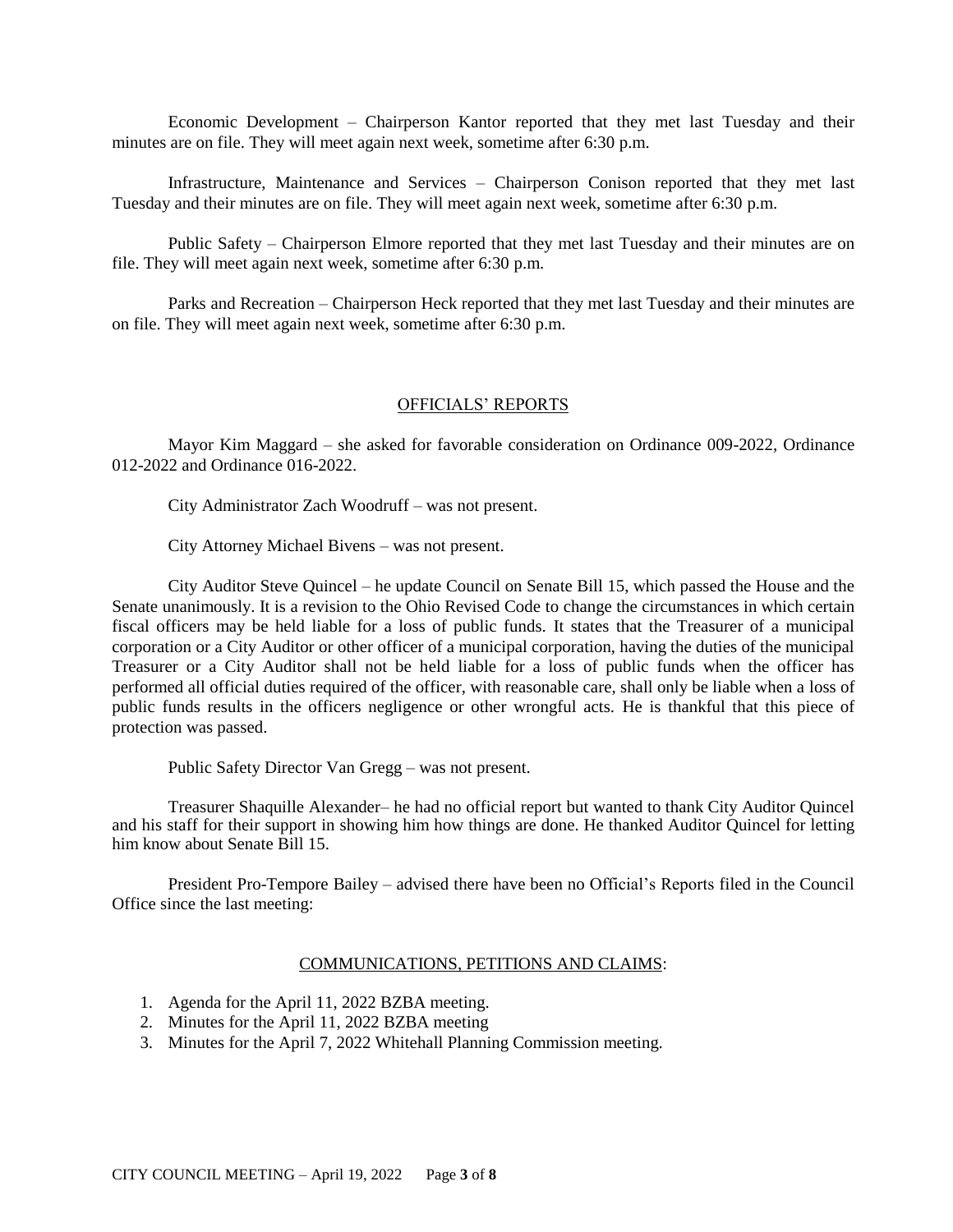#### VERIFICATION OF COPIES:

President Pro-Tempore Bailey requested a roll call on whether each member of council received a copy of each item of legislation listed on the agenda prior to the meeting, including any add-on legislation. On a roll call vote, all members responded in the affirmative.

### **THIRD READING**:

## ORDINANCE NO. 009-2022 *was read by title only by President Pro-Tempore Bailey:* AMENDING SECTION 933.11 TITLED "STORAGE OF GARBAGE AND OTHER REFUSE" OF THE STREETS AND PUBLIC SERVICES CODE OF THE CITY OF WHITEHALL.

Ms. Smith introduced and moved to adopt Ordinance No. 009-2022 and Mr. Kantor seconded the motion. There was no discussion. On a roll call vote, all members voted in the affirmative and Ordinance No. 009-2022 was adopted.

## **SECOND READING**:

## ORDINANCE NO. 011-2022 *was read by title only by President Pro-Tempore Bailey:* AUTHORIZING THE ADOPTION OF THE MAY 2022 REPLACEMENT PAGES TO THE CODIFIED ORDINANCES OF THE CITY OF WHITEHALL.

ORDINANCE NO. 012-2022 *was read by title only by President Pro-Tempore Bailey:*

AUTHORIZING AND APPROVING A FUND TRANSFER IN THE AMOUNT OF SIXTY THOUSAND AND NO/DOLLARS (\$60,000.00) FROM THE GENERAL FUND 101 TO THE CAPITAL IMPROVEMENT FUND 311; AUTHORIZING AND APPROVING A SUPPLEMENTAL APPROPRIATION IN THE AMOUNT OF SIXTY THOUSAND AND NO/DOLLARS (\$60,000.00) FROM THE CAPITAL IMPROVEMENT FUND 311 TO THE CAPITAL IMPROVEMENT EXPENSE ACCOUNT 311.000.54000 AND DECLARING AN EMERGENCY.

Ms. Conison introduced and moved to suspend the rules on Ordinance No. 012-2022 and Ms. Heck seconded the motion. There was no discussion. On a roll call vote, all members voted in the affirmative and Ordinance No. 012-2022 was suspended.

Ms. Conison moved to adopt Ordinance No. 012-2022 and Ms. Heck seconded the motion. There was no discussion. On a roll call vote, all members voted in the affirmative and Ordinance No. 012-2022 was adopted.

### **FIRST READING**:

ORDINANCE NO. 013-2022 *was read by title only by President Pro-Tempore Bailey:* AMENDING 161.11(a) AND (b) TITLED "LEGAL HOLIDAYS" OF THE CODIFIED ORDINANCES OF THE CITY OF WHITEHALL, OHIO.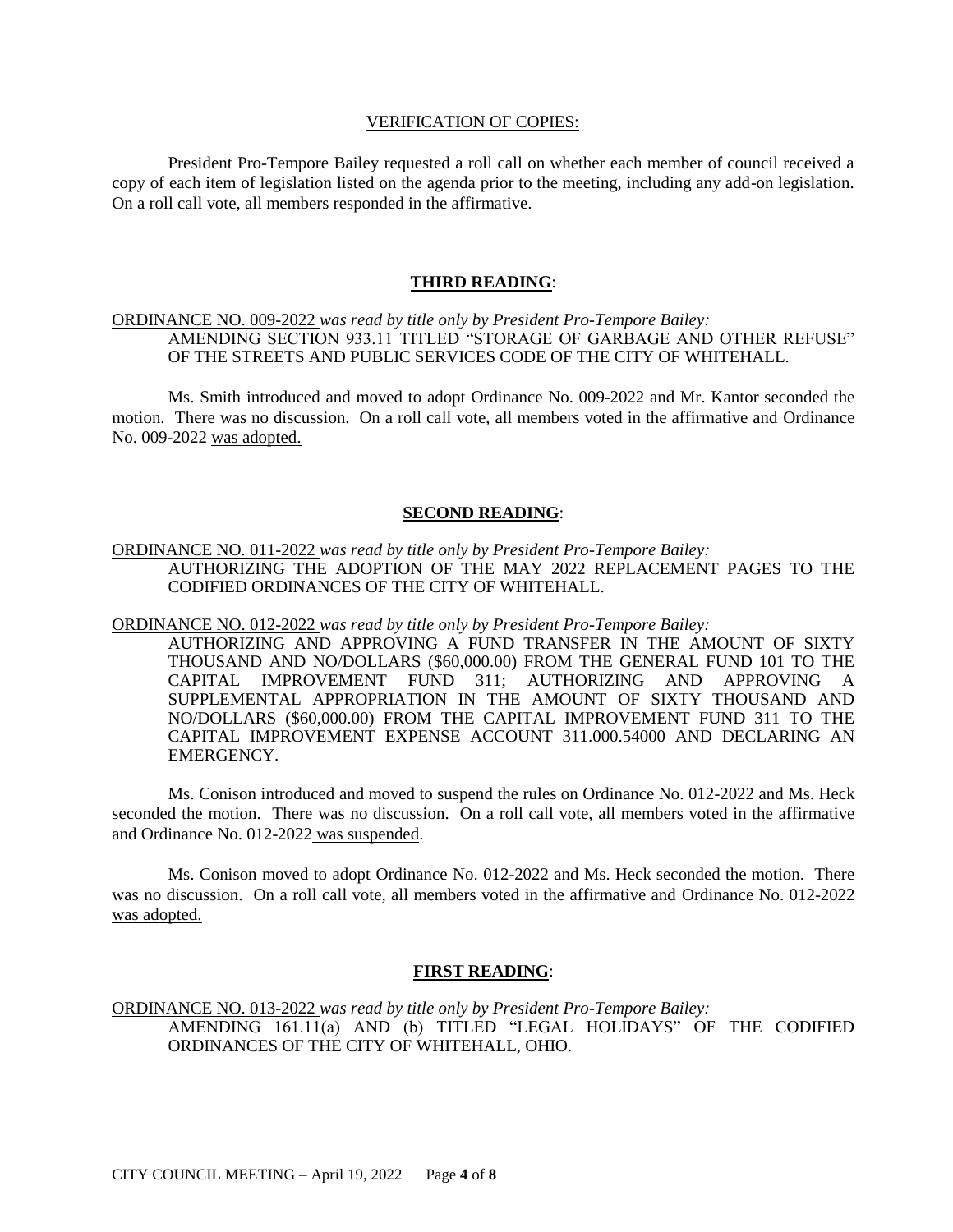#### ORDINANCE NO. 016-2022 *was read by title only by President Pro-Tempore Bailey:*

AUTHORIZING AND APPROVING A SUPPLEMENTAL APPROPRIATION IN THE AMOUNT OF EIGHTEEN THOUSAND EIGHT HUNDRED FIFTY FOUR DOLLARS (\$18,854.00) FROM UNAPPROPRIATED MONIES IN THE GENERAL FUND 101 TO THE PROPERTY MAINTENANCE EXPENSE ACCOUNT 101.950.59400.

Ms. Conison introduced and moved to suspend the rules on Ordinance No. 016-2022 and Mr. Dixon seconded the motion. There was no discussion. On a roll call vote, all members voted in the affirmative and Ordinance No. 016-2022 was suspended.

Ms. Conison moved to adopt Ordinance No. 016-2022 and Mr. Dixon seconded the motion. There was no discussion. On a roll call vote, all members voted in the affirmative and Ordinance No. 016-2022 was adopted.

#### POLL PUBLIC:

No comments at this time.

#### COMMUNITY DATE BOARD:

Chairperson Elmore said there would be an in-person Safer Whitehall Town Hall on April 21, 2022 at 6:00 pm at the New Life Church.

Chairperson Heck said Family Earth Day Projects are on April 22 and 23, 2022 at Whitehall Community Park from 9:30 to 11:00 am. Sign-ups are online. Unlimited trash day is May 4, 2022. Recycling Drop-Off Day is April 23, 2022 from 11:00 am until 2:00 pm in the Whitehall Community Park parking lot. Check the City of Whitehall's website for more information.

### POLL COUNCIL:

Chairperson Dixon thanked the individual who has come out to watch the proceedings in person and all those watching from home as well. He read the following statement. He was not going to say anything about the tax levy currently headed to the ballot, but seeing the large campaign pushing it, he felt the responsibility to speak up from another perspective. As some may have seen, he put out an official statement against Issue 10, which he felt, wrapped up his feelings on the matter succinctly. He stands by that statement still. He is opposed to normalizing paying for any staff outside the realm of the budget. It sets a precedent where instead of balancing the budget as is needed with what they have, (?) flipped those needs over into an additional side door tax, as they did when they freed up more money from the budget by getting rid of trash service while putting water and sewer needs into a utility surcharge. He feels the hiring of more officers should remain in the parameters of the budget and if they simply cannot afford cuts to make this happen or cannot afford it currently then they simple do without until they are better able to fund them. As well, positioning that need outside the budget alongside the need for expanding and upgrading the police station, puts the citizens into having to make an unfair choice for the department they so heartedly support. He does not believe there is anyone who does not believe that the police station is in need of expansion and upgrade, let alone on a levy, even despite the current economic climate, he believes would have found much larger support. However, coupled with the hiring of six new officers, that which has been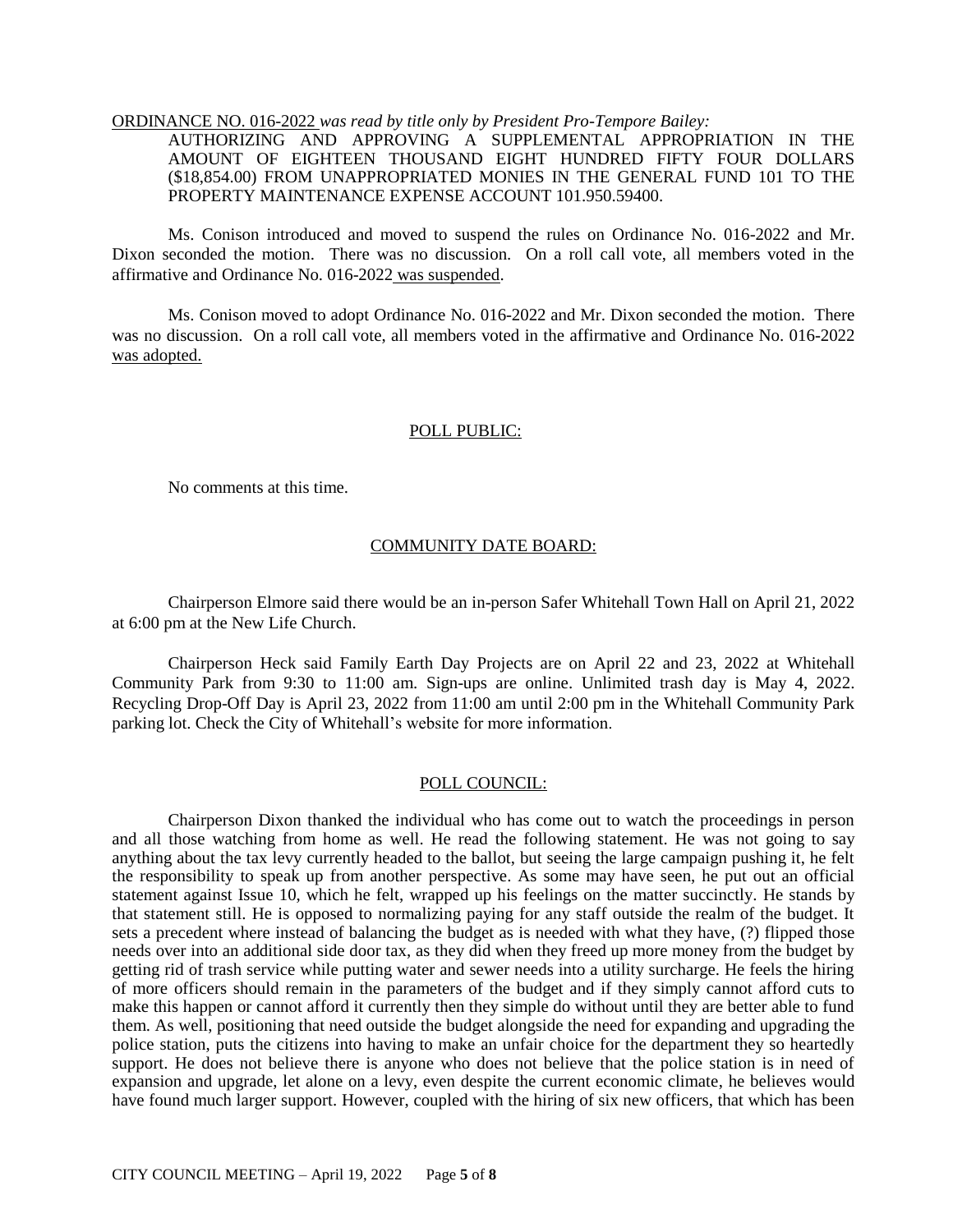traditionally done via the budget, as well as making the tax levy permanent, is simply too much to ask. With inflation clobbering everyone and the utility surcharge beginning this year, the city topping all that off with a permanent side door tax is just too much. Finally, he wanted to say, as someone who supports and is pro-law enforcement, as stated in his campaign literature this past fall, to be against this tax levy does not mean that you are anti-police. He personally wants both things for the police but not wrapped up in the same package and certainly not as a permanent tax. Separate those into the budget for the officers and a tax levy for the expansion and upgrade and you will have a ringing endorsement from him. Kept as they are packaged now and he simply fiscally cannot endorse Issue 10. Given this, a no vote then does not mean you are against the police rather are concerned in a fiscal way. It is your job as citizens using critical thinking skills to wade through information out there, look at your own wallets, look at the stats and make that personal decision on whether this tax levy is feasible in its current form. Either way, he urges everyone to vote his or her own consciences by two weeks from today, May 3.

Chairperson Elmore thanked everyone for viewing on social media. She reiterated the Safer Whitehall Town Hall meeting on Thursday, April 21, 2022 would have a wide range of topics. If anyone has any concerns with Issue 10 and Safer Whitehall Levy, she urges them to sign-up for the Town Hall. She urges them show up and make their opinions heard and to receive the information from the horse's mouth, so to speak. The hiring of staff and officers has always been done through the budget and implying anything different other than that is incorrect and misleading. In order for all residents in this community to understand what exactly is going to happen with Issue 10, she supports them going to the meeting. She stated that they have a growing city and with a growing city comes a lot. They already know from the survey that was completed that safety was the number one concern for this community and they want to keep it like that. Therefore, she is a proponent for Issue 10. There are things that are going to happen through Issue 10 and she believes their input and their voices need to be heard. Everyone's voice, whether you are a proponent, an opponent, or just an interested party, you need to know what this really entails.

Chairperson Conison said this is Volunteer Appreciation Week and she appreciates all the volunteers here in Whitehall and the surrounding communities but especially the Whitehall Community Celebration Association that does wonderful things and she is proud to work beside them and to know them. She wished many of her friends a happy Passover and happy Ramadan.

Chairperson Kantor gave kudos to Councilperson Conison said. He thanked everyone for watching tonight and was good to see Michole Spicer in the audience as well. He wished Whitehall Shell on Hamilton and Broad, a happy belated forty-fifth birthday. They are a pillar of this community. With that said, there is an issue coming in the primary in May. Everyone knows he is pro police. He has had the endorsement of the FOP and he greatly appreciates that. One of the members said that it should come out of the budget. It actually is and will be budgeted next week. What the levy generates is not enough. There will be six hundred thirty five thousand dollars in the budget, which someone omitted to say, it is not all coming from the levy. Part of it will be coming from our tax base here. When this was introduced, someone introduce it and someone seconded it. There was a meeting and it was discussed prior to the vote. Mr. Bailey introduced and Mr. Dixon seconded it. Anyone could have voted no but it was voted on with unanimous passage. On January 11, 2022 at the Committee meeting, Mr. Dixon stated he spoke with Chief Crispen this week and told him that he agreed with what they need and they should get. What was said he tonight tips the scales one-way and he does not know where Mr. Dixon is coming from (not understandable.) When Council was polled on February 1, 2022, Mr. Dixon said he agreed with everybody up there, which means them. He is assuming that us is everybody sitting up there, and how much Mr. Dixon is for the police, Mr. Dixon knows the community is for the police and Mr. Dixon hopes the community continues to support the police. He does too and he supports Issue 10. He made these statements so people will know that there is six hundred thirty five thousand dollars in the budget for next year, which is when this would start. Mr. Dixon neglected to say that.

Chairperson Heck thanked the two people who are now in the audience and those that are watching from home. She agreed with Karen that WCCA does a fabulous job. Thank you to all the volunteers. She hope to see many residents if they have questions, coming out to the Town Hall Meeting or reach out to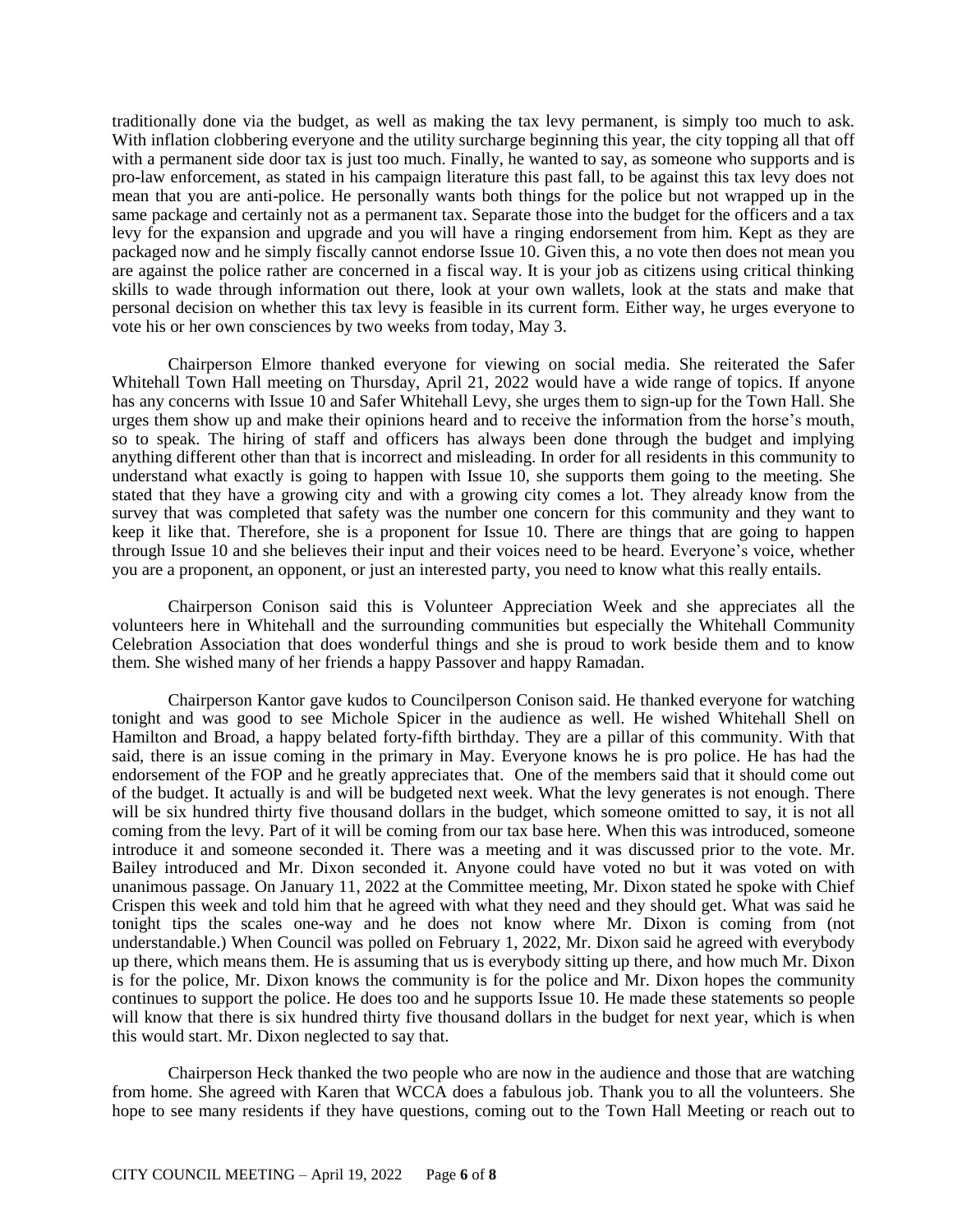Chief Crispen to get your questions answered. She hopes to see everyone on Thursday as she is planning on attending.

Chairperson Smith thanked everyone in attendance and those viewing online. There have been many viewpoints shared tonight and to second what Jo Anna said, there are options to get out in person to have your questions asked and there is one thing she has found in her years in Whitehall, is that people are willing to talk, answer questions and discuss. You just have to reach out. She encourages everyone to do that. She is looking forward to a warmer week and hopes everyone else is as well.

Mayor Maggard said since Councilman Dixon brought up the Issue 10 levy, she would like to remind everyone and Councilmember Kantor brought up that the city would still be paying for the police department as well; actually, they would be paying seven hundred fifty to eight hundred thousand per year with the levy paying for some of this as well. The whole levy is not paying for what they need and the city is paying for it as well. One of the components is that they have a unique opportunity to get a federal grant this year for police officers. The way this works is the first year is that the feds will pay seventy-five percent of the salary of the extra three police officers, the next year they will pay fifty percent and the year after that will be twenty-five percent. The city has to commit to keeping these police officers for a certain number of years after in order to not have to pay the grant back. If Issue 10 does not pass, the city will not be able to obtain this grant. It is a great opportunity to save taxpayers' dollars and to have more officers on the force. She hates to pass up this opportunity. She thinks it is important to remember that Whitehall is doing an incredible job, especially with the violence that surrounds us by another city. What we are doing in Whitehall is incredible and they have to keep pace in order to make sure that they keep on top of all the crime that is going on. Unfortunately, she feels that if they cannot get additional police officers that the citizen's will suffer. She thinks it is important that everyone, if they can, come to the Safer Whitehall meeting; ask your questions in person, just like Councilperson Elmore asked, Councilperson Heck and Smith asked, you can get your questions answered. She is sure that people have many questions about this. She will tell you that she has voted yes on issues before that she may have not fully agreed with, maybe she only agreed with part of it but she looked at the bigger picture of the good that it would do the community. She set those other things aside because she knew that there was good in there and that certain things were needed. Sometimes there are things that you do not like every part of something but that the greater good is most important.

President Pro-Tempore Bailey thanked everyone for his or her comments. That puts the numbers right there with the levy being somewhere around one point five million dollars. He heard numbers that make it a fifty/fifty split with tax dollars and city dollars coming together and doing something. He knows the Mayor will remember too him serving as a legislator and making those tough decisions she has talked about under Mayor Wolfe's time in office. What he tells people from history and himself thinking about it, when Mayor Wolfe took office as Mayor, which was a repeat as Mayor, he stabilized this city because it was in a tailspin. Anyone who has lived here his or her entire life would know this. In those four years, he stabilized everything and stopped that tailspin, started putting key people in key places, if fact he took the Auditor and talked her into running for Mayor. That would be Kim. They have worked hard to improve all these services even if it is the physical structure that is the police station, which he really did not like because the project was too small but it was cheap enough they could do it with city money. All these things have been done and Mayor Maggard has put good leadership in many different positions over at the Police Department, the Fire Department, Economic Development and even city services. Everything has improved and it has taken then ten to twelve years to get to this point. As a legislator, he looks at this levy no, nobody wants to pay more in taxes but what can be done today to avoid what they just looked at twelve to fifteen years ago. They need to be looking ten to fifteen years ahead. It is investing in everything that is happening well today, all this economic development. What is needed to support that is good police, fire and city services. There are many things happening that have not even come up out of the ground yet. If you look at nationally, several of them talked about safety figures, he knows the City Attorney did in their last public meeting. Yes, the crime rates have gone up in Whitehall but they are still under the national